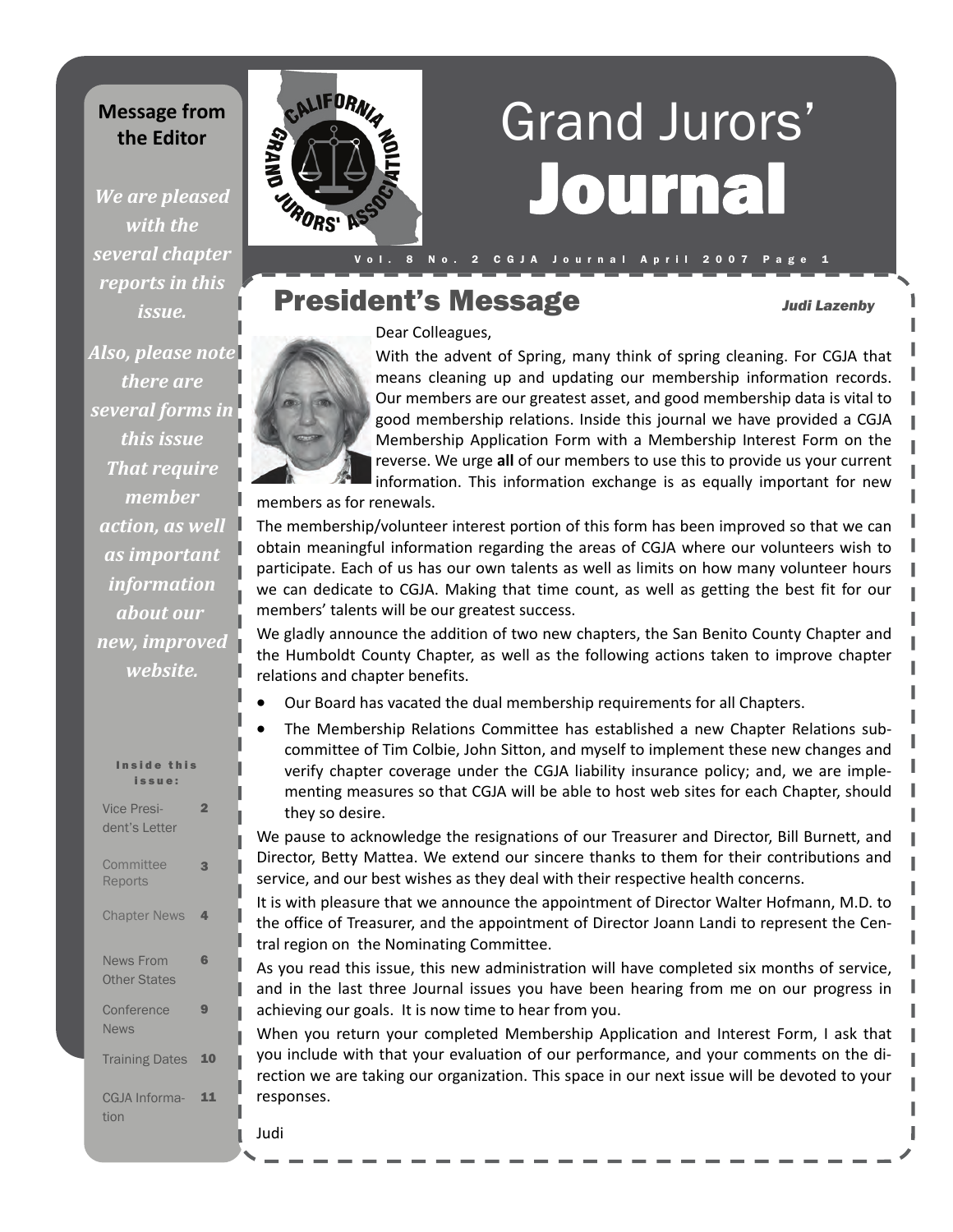## Meet our New Treasurer

#### **Walter D. Hofmann, M.D**.



Born Central California in 1927 in the small farming village of Valley Home.

Went to

local schools until High School years then on to Adventist schools:

Lodi Academy 1941-45,

Pacific Union College: 1945-49 Premed B.A. Major in Biology, Minor in Religion Loma Linda University – 1949 -53

M.D. Interned in San Diego Navy Hospital. Five years in Navy as Flight Surgeon on aircraft Carrier USS Forrestal

Post grad work at Ohio State University - Specialized in psychiatry

From Ohio moved to Glendale, CA Owned and operated "Hofmann Clinic" in Glendale 1960-1980

Forensic Psychiatrist for LA Superior Courts – 1980-95 Medical Director of Judicially Committed Program

Retired – Moved to San Diego (La Jolla) in 1995

Served on San Diego Grand Jury 2004-05 Parliamentarian, worked on many reports, especially the "Homeless" **Study** 

Since July 2006 – President of San Diego Past Grand Jurors Assn.

Volunteer: Teach in psychiatry dept at UCSD

## Vice President's Letter

*By Ivor Thomas* 

Dear members and friends of CGJA,

I would like to take a mo‐ ment of your time to talk about our efforts to mod‐ ernize and streamline the CGJA website, member re‐ cords, and business prac‐ tices. This administration understands that there have been some errors in tracking and recording membership information, and that our website con‐ tent had become some‐ what stagnant. While we are only beginning to im‐ prove on these issues, great progress has been made.

We have a much improved membership application and membership interest form that we encourage each of you to use to re‐ new and restate your inter‐ ests in volunteering to help us succeed in our mission to educate the public and to educate grand jurors. This new form is designed to be easy to read and complete and for you to indicate to us your privacy preferences in how we may contact you for CGJA com‐ munications.

The new membership inter‐ est form will allow us to get specific information for our volunteers to coordinate easily with new volunteers. It is our hope and belief that our new system will greatly reduce the number of errors that occur as we enter the information; the

information in every re‐ newal and interest form is now entered by a volunteer and cross checked for errors by another within a short amount of time after receiv‐ ing the form.

The website itself has had a major clean up after chang‐ ing service providers. In the past, www.cgja.org would forward you to www.nvo.com/cgja .



Our new website statistics indicate that many of you still have the

nvo.com/cgja address in your bookmarks (favorites); that address will no longer work at the end of the sum‐ mer—please update the ad‐ dress to www.cgja.org as soon as you can. Our greatest achievement on the new website is our new and expanded document library. We are now adding new board agendas and minutes while keeping the previous, instead of having only one available at a time. We have been adding as many Grand Jurors' Journals from previ‐ ous years as we can find. We are actively searching for historical Journals; please contact me or our editor if you have any to help us build our library!

We are in process of adding e‐mail only newsletters that members can subscribe to and unsubscribe to at will

based on their interests; we hope to have an e‐ newsletter available with news about the upcoming conference this month. We have also added, and are still refining, a custom search engine that links our site with all 58 county grand jury websites as well as chapters so that CGJA will be the proud parent of the world's first ever search engine dedi‐ cated solely to all matters grand jury. If you have a moment, give it a whirl—go to www.cgja.org and type in a topic from a Grand Jury report that you worked on and see if it comes up! Chances are, if it is still online in your county, it will. It is our hope that sitting jurors will be able to use this to find similar published work in other counties.

Our next project will be to redo the look of the website so that there is a better structure for organizing con‐ tent; there is no sense add‐ ing a lot of content if no one can find it! We hope to pro‐ vide more up to date and specific information in the future that we can success‐ fully manage content as we grow and change. The Fresno County Chapter be‐ came the first chapter to use CGJA's host for their web‐ site; www.fresno.cgja.org, is still in the planning and de‐ velopment stages. We are making this available, upon request, to other chapters in good standing who would like to

*Continued on page 3*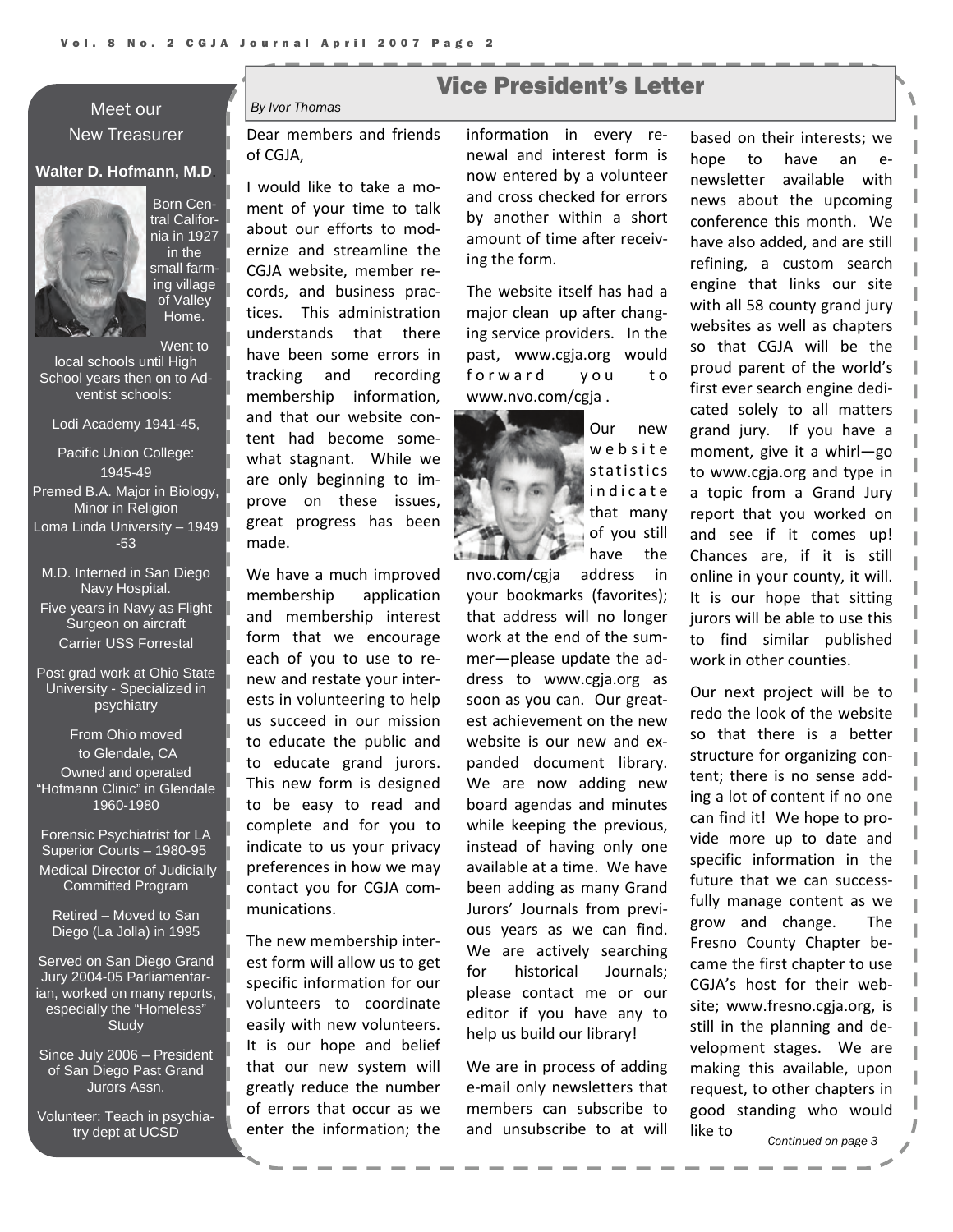#### *Continued from page 2*

have a website; we are willing to add one per month on a first come first serve basis so that we have time to train chapters on how to add content and manage their site. However, we can't manage content for chapters‐ the look and the mes‐ sage are the chapter's to maintain, and we ask that your site have a ref‐ erence/ link to CGJA's website.

Sincerely, Ivor Thomas

### Finance Committee Report *By Ivor Thomas*

Our 2007 final budget was adopted on March 2007. There were only minor changes from the draft budget, but we are glad we waited to March, as we were able to pro‐ duce the budget from our newly upgraded and improved financial accounting system. We are very pleased that our membership and training application forms are now electronically linked to deposits so that we can effortlessly track each renewal or application form receipt through the deposit process long after the transaction has cleared. We really are doing our best to eliminate errors!

## Public Relations Committee Report

*By Jerry Lewi, Chair* cgjaprguy@roadrunner.com

We've had some additions and sub‐

tractions from our committee roster.

Bill Burnett has stepped down and Ivor Thomas is on leave of absence while he takes care of issues on his Fi‐



nancial Committee. Ivor will con‐ tinue to support our new website

(see separate article). Betty Mattea is now a member by virtue of a Board decision to put the Osher Life‐ long Institute Working Group (OLLIWOG) under the Public Rela‐ tions Committee. We are looking for more members. If you have an inter‐ est please contact me.

Last month we sent a letter to all 58 grand juries seeking their advice on other features they would like to see in our Journal. The response has been disappointing. If you are a member of a grand jury that has not responded, please look for our letter and give us some feedback. If you did not receive the letter, please let us know and we will get it to you some other way even if by dog sled.

You can see by several articles in this issue, there are a number of PR‐ related activities going on particu‐ larly with several counties. These are all related to recruiting as it is that time of the year.

#### **Santa Barbara Grand Jury**

The Santa Barbara Grand Jury has arranged for a two‐hour adult edu‐ cation type course at the Santa Bar‐ bara City College Adult Education Center to support their recruiting effort. This is being organized by that jury's newly formed public rela‐ tions committee under Cherif Kourhy. We were pleased to be in‐ vited to assist them and Jerry Lewi showed them the segment of the Osher Course given last November and San Jose State University that relates to orienting prospective grand jurors. The tentative course outline is as follows:

- History of the Grand Jury
- Application and selection process
- Training of the selected Jury
- Duties of the Grand Jury
- Investigation, inspection, in‐

quiry of various facilities

- Evaluate and investigate civilian complaints
- End product, final report
- Responses by agencies to Find‐ ings and Recommendations
- Length of service
- Monetary compensation: per diem, mileage

The meetings were held April  $9<sup>th</sup>$  and  $21^{st}$ . They were moderated by Lowell Dabbs a member of this year's Santa Barbara Grand Jury.

We hope to report on the results of this course in our next issue. We think of it as a mini‐Osher type course.

#### **Ventura Grand Jury**

The Ventura Grand Jury held a me‐ dia day on March  $1<sup>st</sup>$  as part of their kickoff of their recruiting effort. The local National Public Radio station news director, Lance Orozco, inter‐ viewed foreman Alyce Klussman and Jerry Lewi, as a member of the jury's support group, and broadcast a seven-minute story that in our humble opinion is one of the best media discussions of the role of the grand jury, including some of the problems we are all familiar with.

The report also discussed some ef‐ fective grand jury results in support of what we have been advocating, namely: the grand jury systems can be improved by publicizing good grand jury results. The interview also emphasized the commitment prospective grand jurors must make in order to effectively serve. There were also several in‐depth stories in the local print media, much more extensive than the usual press re‐ lease from a county.

This was the first such event in this county and was followed up by an open house later in March that last year proved to be a successful way to recruit grand jurors.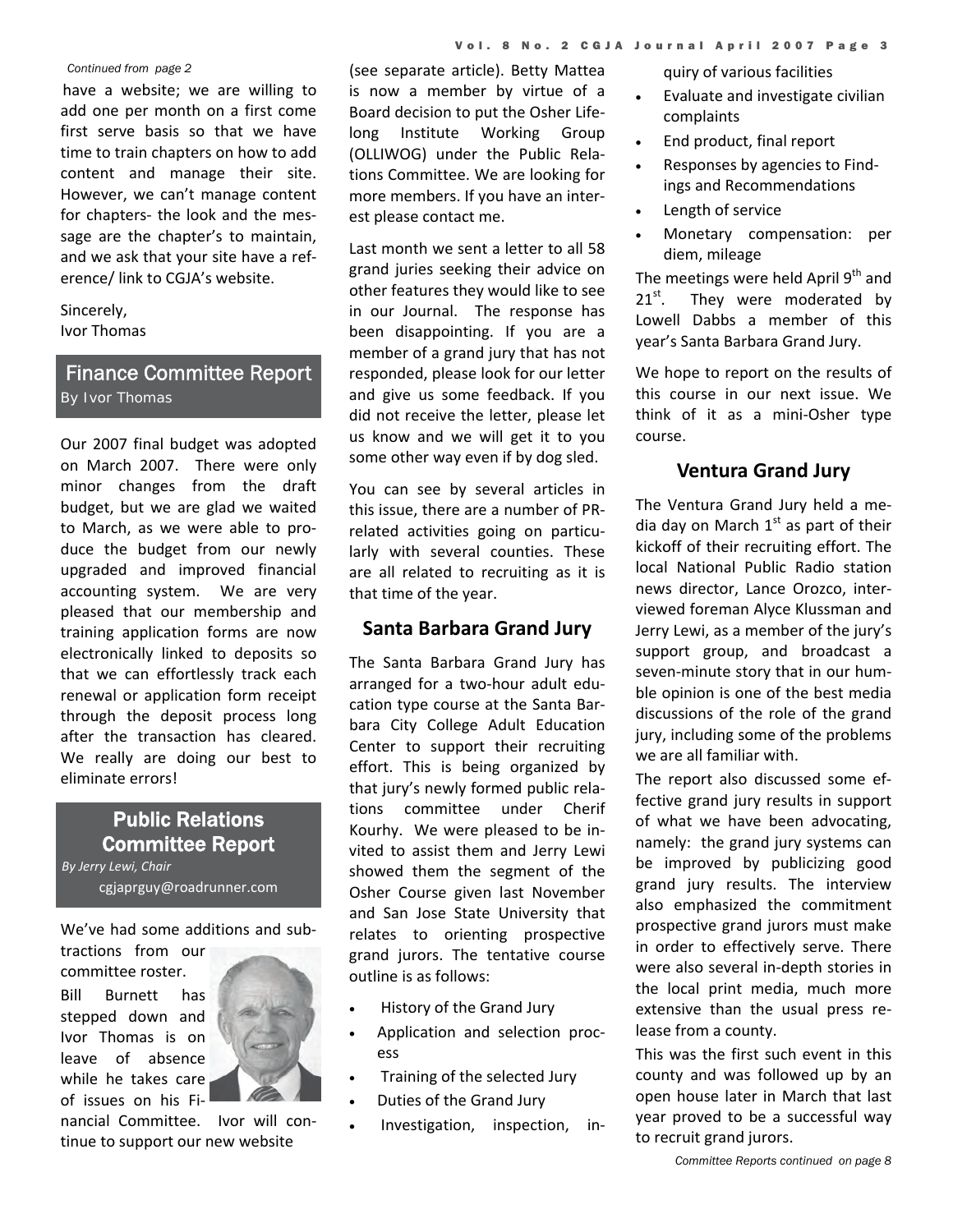## Fresno Chapter

*by Joan Gray*

#### **METHAMPHETAMINE SUMMIT**

The idea of having a methampheta‐ mine summit was first conceived last year after Judge Nancy Cisneros spoke to the 2005‐2006 Grand Jury about the large disconnect between the various community resources that deal with methamphetamine i.e. law enforcement, treatment pro‐ viders, faith based organizations that assist with job development for recovering addicts and medical ser‐ vices. Judge Cisneros spoke to this year's Grand Jury and voiced the same concerns. The panel felt the most effective method was to go directly to the top people in the agencies and arrange a meeting be‐ tween them. The panel became very excited about the proposal and decided they could raise the money for the project. After consultation with the County Council, the panel was informed that this activity was not within the boundaries of the sitting Grand Jury.

Current and past jurors had dis‐ cussed forming a local chapter of CGJA on several occasions. It was decided to accelerate the process so the Fresno chapter could sponsor the summit. The GJ members were able to be involved under the aus‐ pices of the new chapter and did most of the work.

The summit was held February 27, 2007 at the Cornerstone Conference Center in Fresno.

Kyle Loreto, representing Mayor Alan Autry, gave the welcoming ad‐ dress.

Nancy Cisneros, Commissioner, Su‐ perior Court, was the moderator

## CGJA Chapter News

and the driving force behind the Summit.

Panelists represented the following: Fresno County Sheriff, Fresno Police Department, Fresno County Proba‐ tion Department, Fresno County Children and Family Services, Fresno County District Attorney, Fresno City College, Cornerstone Church, Chair, ADA Board, Fresno County Department of Behavioral Health , and a Drug Court Graduate.

The luncheon speaker was the 17‐ year‐old daughter of a metham‐ phetamine addict. She gave a very powerful picture of life growing up with a mother addicted to this destructive drug. Her mother, a gradu‐ ate from the drug court program, also spoke. It was a moving presen‐ tation.

There was interaction between the panelists and the attendees. We wanted the participants to know each other, the procedures and pro‐ grams available and to whom to turn to for information and/or assis‐ tance. The participants were very excited and grateful for our efforts and told us that if we hadn't done it, it would never have happened. We felt the summit was a definite suc‐ cess, and we are planning to have an expanded version in the fall of this year.

Sponsors for the event, in addition to the Fresno Chapter CGJA, were the Fresno County Office of Educa‐ tion, Burgess/Smith Development Group, Janzen IdeaCorp, State Cen‐ ter Community College District and a private citizen.

#### **San Luis Obispo Chapter**  *By Jim Ragan, President*

March has been proclaimed Grand Jury Awareness Month by the county Board of Supervisors and the

city councils of Arroyo Grande, Atascadero, Grover Beach, Morro Bay, Paso Robles, Pismo Beach and San Luis Obispo.

The purpose of their proclamations is for all citizens to become better acquainted with the purposes of the grand jury, to give attention to the grand jury's public reports and to encourage public participation in the grand jury process.

Grand Jury Awareness Month coin‐ cides with the Superior Court seek‐ ing applicants to the 2007‐08 grand jury, which will begin July 1 and run through June 30 next year.

Read what a few former grand ju‐ rors say about their experiences

• • •

"What was truly great was to work with a diverse group of people who came from very different back‐ grounds and most relatively new to the county, but all dedicated to do‐ ing something that would better their chosen community. We came with open minds, and we learned how to fight for our position, giving when needed and never making it personal."

Don Blythe, Templeton 2001‐02

"Being a grand juror gave me the opportunity to work hard, learn new skills and have fun on a diverse team.

• • •

I learned a great deal about how governments work and was im‐ pressed with the quality and dedica‐ tion of the government employees we met. It was also very rewarding when some of the agencies implemented a number of our recommen‐ dations."

Hedy Damery, Los Osos 2004‐05, 2005‐06

• • •

"I found that the public officials, de‐ partment and staff respected the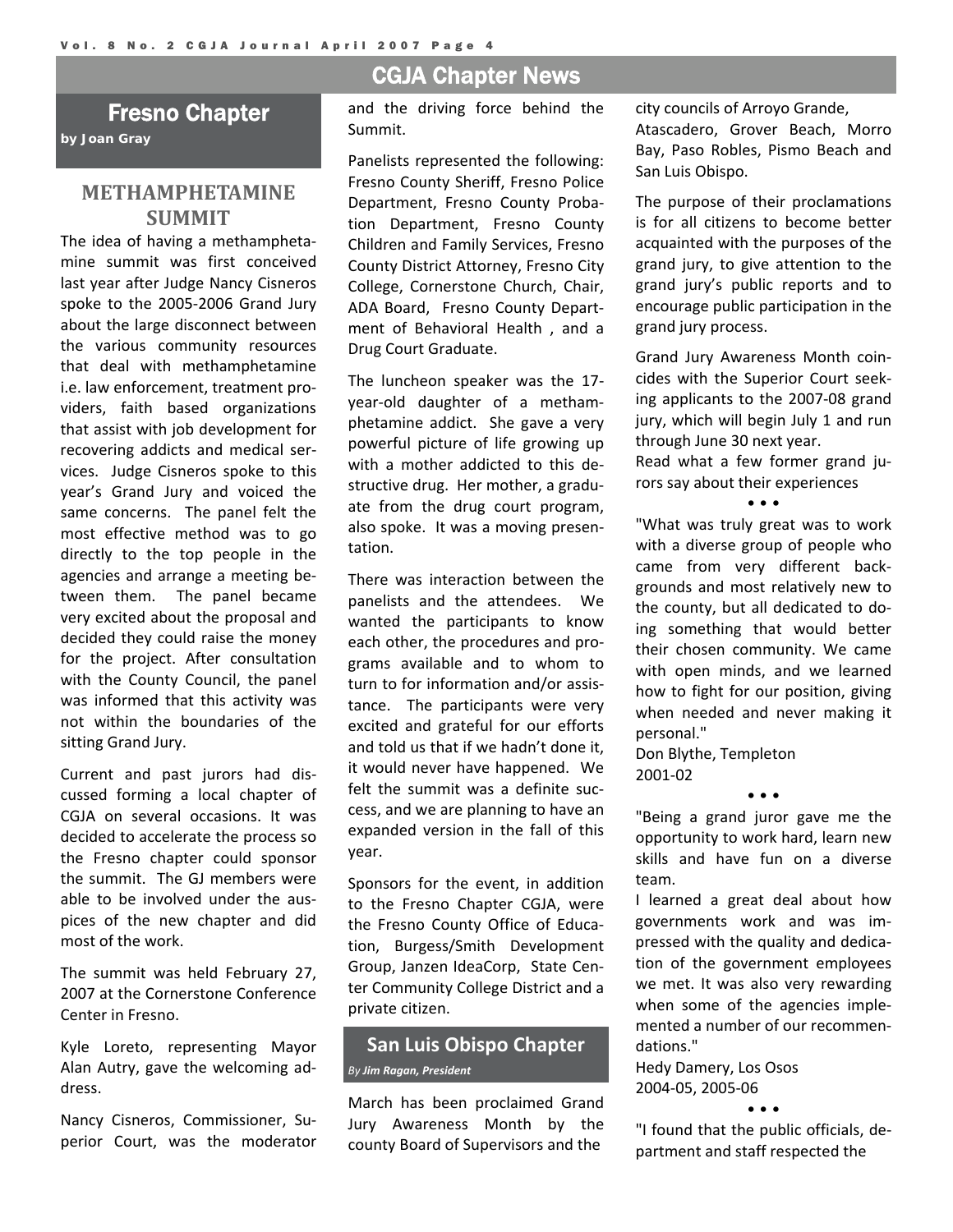power of the grand jury and be‐ lieved in its purpose and function. My grand jury service greatly ex‐ panded my depth of knowledge of local government. It also gave me a better appreciation for the dedication and good work done by the great majority of those who work in local government."

Robert Mires, Grover Beach 1997‐98

• • •

The county grand jury is the citizen watchdog of local government. It examines and makes recommenda‐ tions on the operations and man‐ agement of county government and its officers. It inspects the condition and management of prisons within the county, which includes the state prisons. It may examine and make recommendations on the operations and management of other govern‐ ment institutions such as cities, po‐ lice departments, fire departments, special districts, special taxing au‐ thorities, joint powers authorities and school districts.

A grand juror's volunteer personal commitment for a year is big (think an average of 20 hours per week). The personal rewards for grand jury service are much bigger, as the testi‐ monials above demonstrate.

#### **Kern County Chapter** *By Trudy Slater*

## **Essay Contest Helps Kern County Celebrate Grand Jury Awareness Week**

On February 20, 2007, the Kern County Board of Supervisors pro‐ claimed the week of February  $20<sup>th</sup>$  to be Kern County Grand Jury Aware‐ ness Week. Current Kern County Grand Jurors attended televised meeting to receive the proclama‐ tion. This was one of several events scheduled to educate the public

regarding the Grand Jury and to fo‐ cus interest in recruitment efforts for the upcoming year.

Although the Kern County Grand Jury had already made approxi‐ mately 35 presentations before community groups, Grand Jury Awareness Week helps focus its ef‐ forts before the public at large.

In a press conference held on Febru‐ ary 22, citizens, County and City public officials, and media represen‐ tatives gathered on the steps near the Kern County Liberty Bell to pay tribute to the Grand Jury system and to recognize local students for award winning essays on Grand Jury activities. Current Grand Jury Fore‐ person John Mainland hosted the event. Presiding Kern County Supe‐ rior Court Judge Jerold Turner pro‐ vided opening statements.

Public and private Kern County high schools and middle schools had been asked to participate in the es‐ say contest which had several topics from which the students could choose to write. These included:

1. How does a citizen become a member of the Kern County Grand Jury?

2. What is the difference between a criminal grand jury and a civil grand jury? Petit jury?

3. What is the role of the Foreper‐ son of the Grand Jury?

4. What areas of government can be investigated by the civil grand jury?

5. Write a valid letter of complaint to submit to the Grand Jury. (Forms available on‐line.)

6. What are the functions of the Grand Jury?

7. What are the responsibilities and powers of the Grand Jurors?

At the media‐covered public cere‐ mony, awards were given to first and second place winners in both the high school and middle school categories. Redwood High School students Travis Smoot and Jorge Villarreal won first and second place for high school submissions. St. John's student Caitlyn Krug and Curran Jr. High student Jacquelyn Wattenbarger won first and second place for middle school submissions. First place winners received checks in the amount of \$100. Second place winners received checks in the amount of \$75.

Doris Duquette, Grand Jury member and Chairperson of the Essay Con‐ test, was encouraged with the essay submissions. "The students gained insight into what the Grand Jury is and what it does and how you can become a member. These students can serve as information conduits as they let family, friends, and others know what they have learned through this process."

In addition to recognizing the essay award winners, local media were presented with certificates of appre‐ ciation for assistance during the year. These were received by televi‐ sion, radio, and printed media rep‐ resentatives.

At the ceremony, an honor guard from Redwood High School pre‐ sented the flag, and the Star Span‐ gled Banner was sung by the Golden Empire Barbershop Quartet. The *Bakersfield Californian*, the largest Kern County newspaper, had just that morning printed a letter from Diana Aronson, former Kern County Grand Juror, and Publicity Chairper‐ son of the Kern County Grand Ju‐ rors' Assoc. on Grand Jury service to the community. As Foreperson John Mainland stated, "The timing could‐ n't have been better!"

Plans continue for annual Grand Jury Awareness Weeks. Foreperson Mainland is hoping interest can be generated in having all California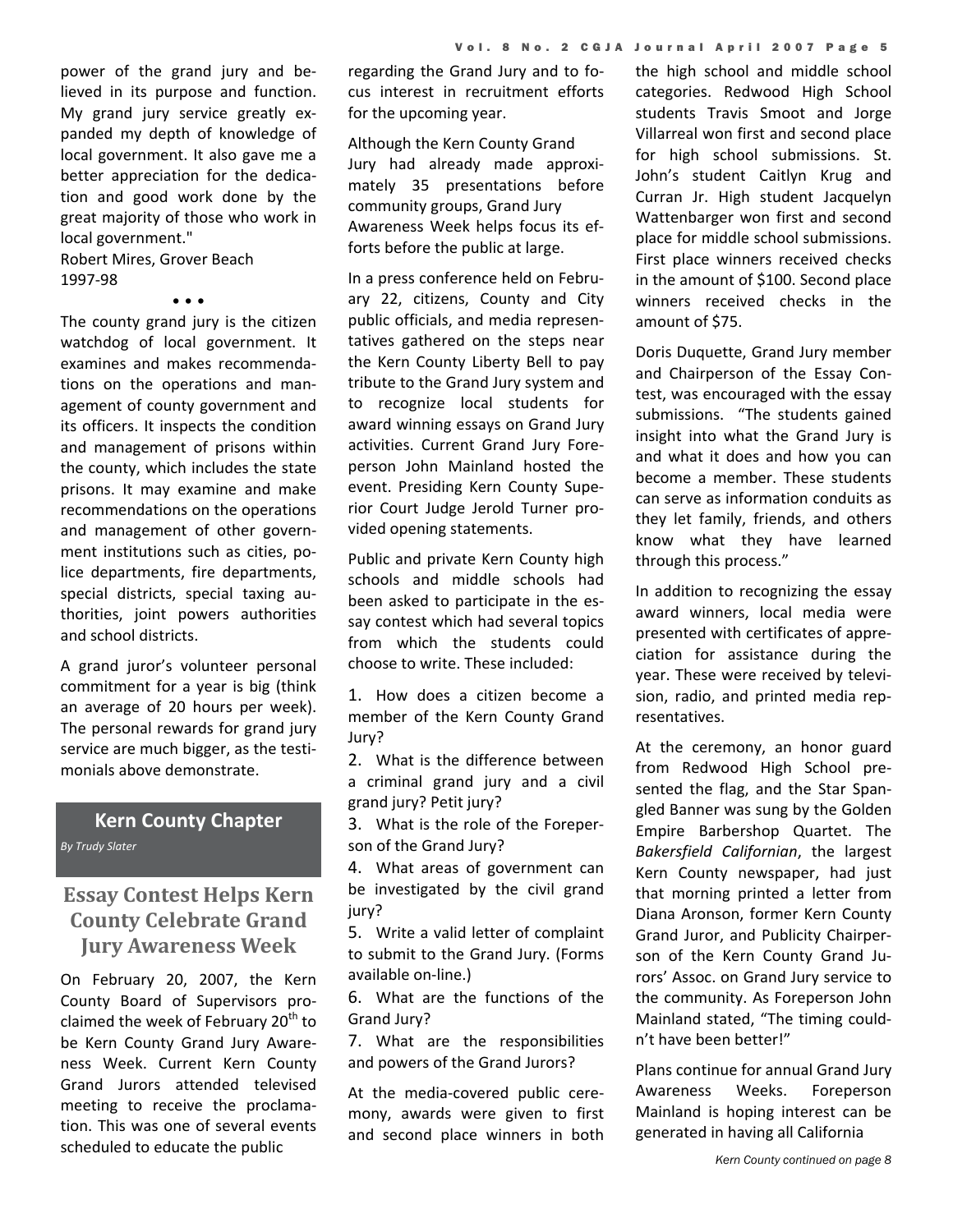#### San Francisco Chapter

*By* Bill Bowen, Chapter Secretary

At least in San Francisco, results of Civil Grand Jury reports do not usu‐ ally come right away with a direct link. Rather, they become part of the civic dialogue about issues confront‐ ing the City – often as a "first voice", sometimes as a reinforcing, respected point of view. A few examples demonstrate the point:

- In 2003, the CGJ issued a report criticizing the lack of coordina‐ tion of disaster preparedness in a post‐9/11 earthquake center. In 2004, the new mayor made this a priority convening the dis‐ aster Council for the first time in several years and working on several of the report's recom‐ mendations. Since then there have been changes in manage‐ ment of the Emergency Services Department and a subsequent CGJ report challenging the ab‐ sence of comprehensive planning for private as well as public hospitals in the event of an emergency.
- In 2003, the CGJ issued a report criticizing the Department of Building Inspection for favorit‐ ism. Since then, the department manager has been replaced, an FBI investigation has been conducted, and a trial of one man‐ ager has begun.
- In 2005, the CGJ issued a report criticizing funding levels for the Ethics Commission which al‐ lowed only one investigator. The subsequent budget in‐ creased funding to allow for three investigators and current budget discussions may increase funding further.

Each of these subjects is a "work in progress". The President of the

Board of Supervisors has created a committee to hear CGJ reports and departmental responses, the Mayor frequently refers to CGJ reports in making changes, and the Controller has initiated an expanded follow‐up system. Ultimate success requires relevant and objective reports and a process by which the local chapter helps encourage the new CGJ to fol‐ low up on the most significant past recommendations. It also requires patience.

### **News from Other States**

*Ed note: Although having no impact on the effectiveness of California Grand Juries, we find it interesting that there are other states that ei‐ ther have or might consider similar practices. Here are three stories along those lines.*

## **Former Professor Suggests Arizona Form California‐ type Grand Juries**

In a guest opinion article in the *Ari‐ zona Star* on February 26, 2007, James W. Johnson, a retired Univer‐ sity of Arizona journalism professor and an on‐call copy editor at the Star suggested that Arizona consider es‐ tablishing Grand Juries modeled af‐ ter California's. He restated many of the features of our system as a basis for establishing greater confidence in government. He quoted Joseph Nye, a former dean of Harvard's Ken‐ nedy School of Government, as say‐ ing: "If people believe that govern‐ ment is incompetent and cannot be trusted, they are less likely to pro‐ vide (critical) resources. Without (these) resources, government can't perform well."

The full story may be found at: [http://www.azstarnet.com/sn/](http://www.azstarnet.com/sn/relatedstories/170669.php) [relatedstories/170669.php](http://www.azstarnet.com/sn/relatedstories/170669.php)

## **Georgia Grand Jury Seeks Our Help**

.

President Judi Lazenby received an email from Grand Juror Guy Howard of Gwinnett County, Georgia. The thrust of his message was to seek our help to form a former Grand Jurors' Association modeled after CJGA. In further exchanges with Mr. Howard, we were surprised to learn the grand juries in Georgia are more like California than we imagined. Here are some quotes from How‐ ard's response to our questions.

*Our process in Georgia is a bit differ‐ ent from California. Here, both Petit Jurors and Grand Jurors are ran‐ domly selected and summoned for duty. For Grand Jurors specifically, this is done by County or Judicial Cir‐ cuits. Each county or circuit estab‐ lishes their length of term. In Gwin‐ nett County, the length is six months, meeting one day, every two weeks. We empanel two separate Grand Juries consisting of 23 jurors each. Each Grand Jury operates in‐ dependently of the other, meeting on alternate weeks, and each has both Criminal and Civil duties and responsibilities. When civil duties/ investigations are being conducted, meetings are generally scheduled on days other than our regular meeting dates. Regular meeting dates are used primarily to handle Criminal Indictments, though we will also handle minor civil matters on these dates as time permits.* 

*Grand Juries in Georgia have some Civil Duties mandated in law such as regular inspections of local jails and making appointments to some county boards. Grand Juries are free to initiate Civil Inquiries/ Investigations at their discretion of any governmental office, agency, or official within their jurisdiction be‐ low the state level. These investiga‐ tions may originate as a result of a*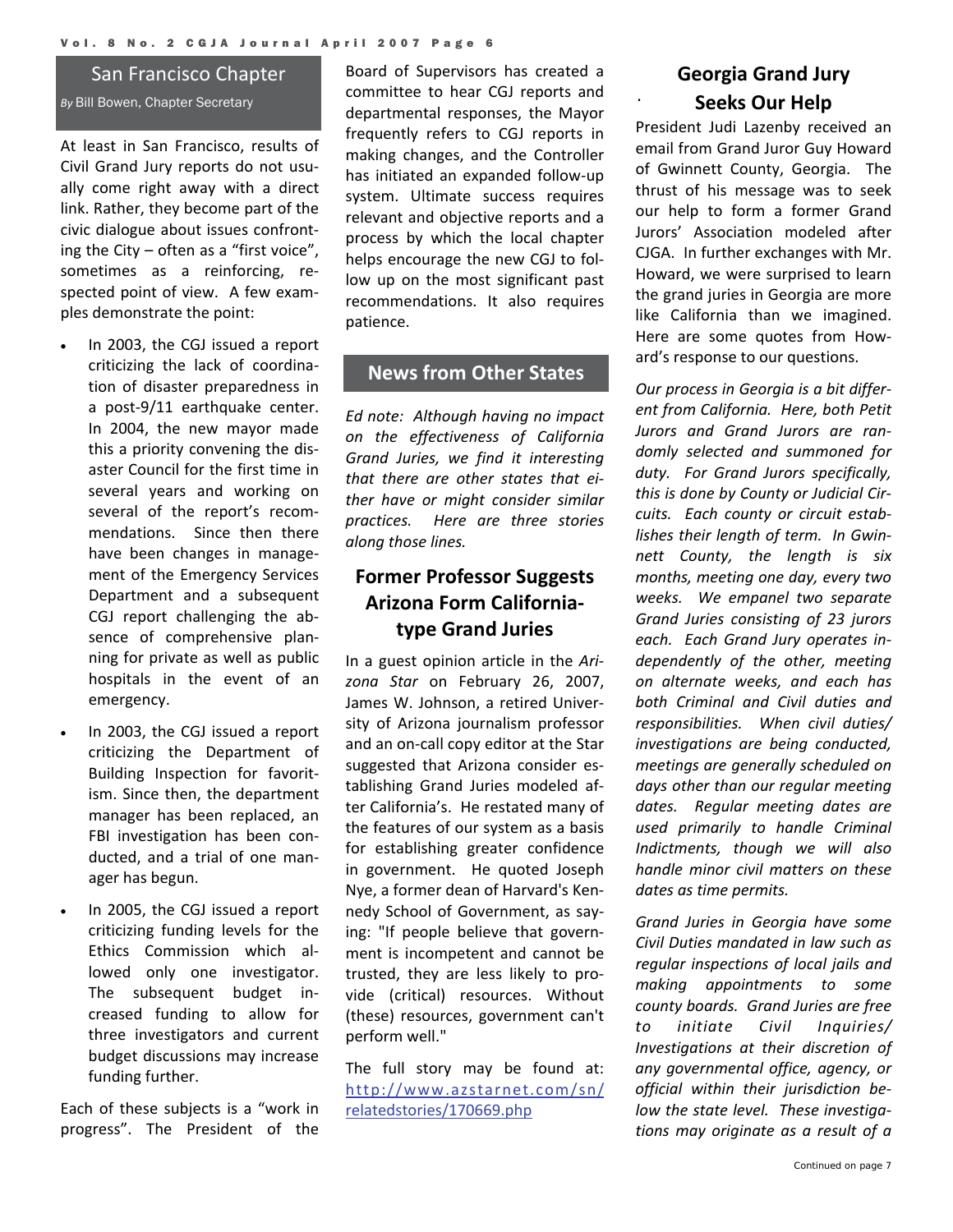*complaint filed by a citizen, a news report, or from the personal knowl‐ edge of a Grand Juror. At least eight members of the Grand Jury must vote to initiate an investigation in order for it to be undertaken. Usu‐ ally, committees are appointed by the Foreman to actually conduct the investigation and report back to the full Grand Jury for action. In most cases, the Grand Jury will present its findings in a General Present‐ ment. General Presentments cannot mandate changes or make personal accusations, only recommendations that bring the force of public opinion to bear on the respective govern‐ mental agency or official in volved. When a personal accusation is called for, it must be returned in the form of an Indictment as op‐ posed to in a General Presentment.* 

We plan to stay in touch with How‐ ard as he moves forward to form an association like ours.

#### **Nevada Grand Juries**

We have all heard that California and Nevada are the only states with grand juries that conduct civil over‐ sight into their local government. (We now know that is not com‐ pletely true – see article on Georgia Grand Jury) President Judi Lazenby decided to look into the Nevada situation to see how their grand juries compare to California's. She looked at a report published in 2001 by the Douglas County, NV, Grand Jury. Their purpose can best be de‐ scribed by the judge's charge as fol‐ lows:

*The 2000‐2001 Grand Jury was im‐ paneled because it appeared to the District Court that a substantial pe‐ riod of time had passed since a grand jury reviewed the operation of Douglas County government. The District Court further recognized the recommendation of the 1994 Grand*

*odically. On May 3, 2000, the Ninth Judicial District Court ordered that a grand jury be impaneled for the statutory purposes including, but not limited to:*

*To inquire into the condition and management of the various depart‐ ments and districts of county gov‐ ernment.*

*To inquire into the case of any per‐ son imprisoned in the Douglas County Jail on a criminal charge, against whom no information or complaint has been filed, and no indictment found, and* 

*To inquire into to all public offenses triable in the Ninth Judicial District Court.*

The 127‐page report discussed all complaints, most of which carried no recommendations, but also de‐ scribed a number of investigations with numerous recommendations that certainly read like a typical Cali‐ fornia Grand Jury report. We do not know if there is a statutory require‐ ment for agencies to respond, but the tenor of the reports suggests they did get considerable concur‐ rence and support from those agencies.

So we conclude that Nevada Grand Juries do pretty much what we do in California. The principal difference is that they are only empanelled when a judge decides to form one. They may only be formed in areas of greater than 100,000 population and in those areas, a minimum of three times per decade.

This report can be found by logging onto: [http://cltr.co.douglas.nv.us/](http://cltr.co.douglas.nv.us/grandjury/report%202001%20final.doc) [grandjury/report%202001%](http://cltr.co.douglas.nv.us/grandjury/report%202001%20final.doc) [20final.doc](http://cltr.co.douglas.nv.us/grandjury/report%202001%20final.doc)



**Mark your Calendars! CGJA Conference 2007 San Francisco, CA October 24—25, 2007**

## Grand Juries in the News *Continued from page 6 Jury that a jury be impaneled peri‐*

## **Secrecy of Grand Jury Committee Members Upheld by Court**

You may recall that at the Annual Conference in Redding last October, we discussed the wether or not the committee rosters of grand juries could remain seceret. The question was raised by Ray March, Editor of the *Modoc Independent News*. We offered an unofficial opinion that committee membership could be held confidential but could also be disclosed at the grand jury's discre‐ tion.

That opinion has been supported by a Superior Court Judge in Modoc County. Quoting the above Newspa‐ per, "Judge Francis Barclay has up‐ held the opinion of grand jury fore‐ man Greg Smith that names of grand jurors serving on sub‐ committees cannot be made public although there is no specific state law supporting such secrecy." We have been advised this is not an offi‐ cial court finding, merely the judge's opinion

The California Newspapers Publish‐ ers Association has disagreed with this opinion.

**The time is upon us to renew our annual CJGA membership. Inside this journal, you will find an application and a volunteer preference form. Renew your membership and think about volunteering in CGJA, there are all kinds of positions that you will find an rewarding experience and CGJA will welcome your expertise. Please fill it out and send your check in** 

**Pass the application around to friends who currently do not receive the Thank you**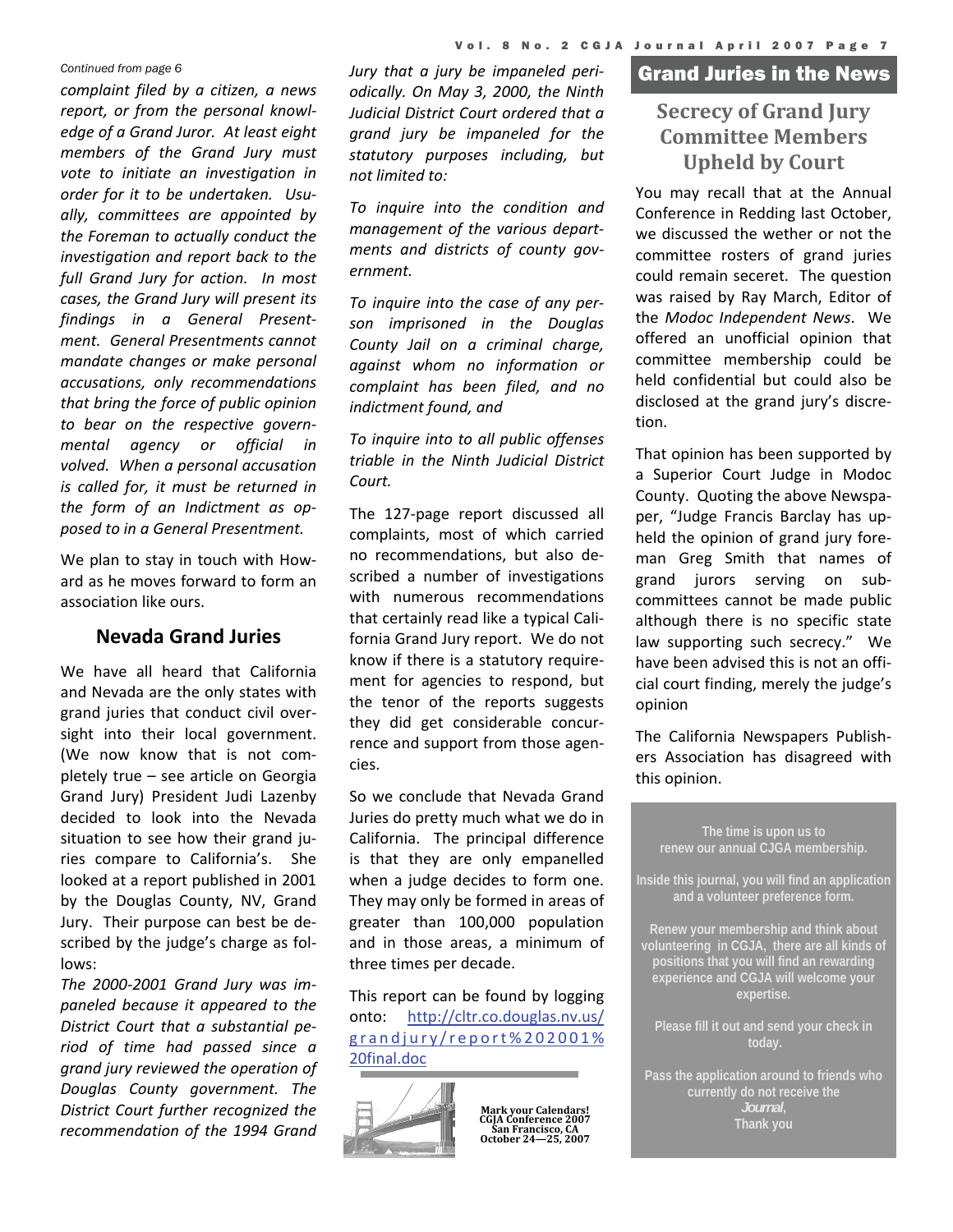#### Vol. 8 No. 2 CGJA Journal April 2007 Page 8

## Operations Committee ("Ops")

"Ops" is humming along collegially, with its work divided among the necessary "housekeeping" chores required by CGJA's new administra‐ tion‐‐budget, clarifying its Policies and Procedures; various topics perti‐ nent to the smooth functioning of CGJA; and its several vital subcom‐ mittees‐‐Annual Conference (AC) (please see separate report), Excel‐ lence in Reporting (EIR), Grand Jury Reports Indexing Project (GRIP)/ Research & Analysis, P&P (formed to update the format/numbering of P&Ps), and Publications, which in‐ cludes the Cookbook.

Recent work includes completion of a formal process for members to address Board of Directors telecon‐ ferences and consideration of creat‐ ing an electronic edition of the Grand Jurors' Manual.

Exciting news comes from the Cook‐ book subcommittee: *What's Cookin' with California's Grand Juries?* is nearing publication. Also heartening is the report from Research & Analy‐ sis that this year may see 56 and possibly even all 58 counties finally complying with the requirement they send their final reports to the state Archives.

Ops meets in teleconference the second Monday of each month at 8 pm; members interested in joining the committee should contact Serena Bardell at [sbardell@aol.com](mailto:sbardell@aol.com) or 415‐931‐7249

*Kern County continued from page 5* 

and the control of the control of the

counties participate in a statewide coor‐ dinated Grand Jury Awareness Day.

After the ceremonies were completed, participants were able to partake of refreshments generously donated by Smith Bakeries.

## Excellence in Reporting Award Application

**By Serena Bardell, Chair California Grand Jurors' Association** Excellence in Reporting Award Success Story Recognition 2007 Nomination Form Submitted for: \_\_\_\_\_ Grand Jury EIR \_\_\_\_\_ News Media EIR

| Name of nominee: |  |  |
|------------------|--|--|
|                  |  |  |

Address: \_\_\_\_\_\_\_\_\_\_\_\_\_\_\_\_\_\_\_\_\_\_\_\_\_\_\_\_\_\_\_\_\_\_\_\_\_\_\_\_\_\_\_\_\_\_\_\_\_\_

Telephone: \_\_\_\_\_\_\_\_\_\_\_\_\_\_\_\_\_\_ Email:\_\_\_\_\_\_\_\_\_\_\_\_\_\_\_\_\_\_\_\_\_\_\_

Name of nominator:

Address: \_\_\_\_\_\_\_\_\_\_\_\_\_\_\_\_\_\_\_\_\_\_\_\_\_\_\_\_\_\_\_\_\_\_\_\_\_\_\_\_\_\_\_\_\_\_\_\_\_\_\_

Telephone: Email:

#### **For grand jury award, attach to this form four copies of:**

- A nomination letter introducing the investigative report.
- The investigative report.
- Documentation indicating public and media support gained.
- Documentation verifying success of the investigation.

#### **For news media award, attach to this form four copies of:**

- A nomination letter explaining news media actions.
- Published reports supporting the nomination.

## **Submit application no later than July 15, 2006 to Earl Heal, 512 Spring Lane, Vacaville, CA 95688**

**(phone 707‐446‐1353)**

#### **BOARD OF DIRECTORS MEETING MAY 11—12**

As most of you are aware, the CGJA Board of Directors normally conducts meetings by teleconference. The Board has been desirous of holding more face‐to‐face meet‐ ings, firmly believing such meetings will greatly improve the working relationships within the Board. We have agreed to hold such a meeting on May 11-12 at the Holiday Inn, NE in Sacramento.

To make the meeting more appealing we have arranged for Rich McKee, Immediate Past President of *Californians Aware* to address us in at a dinner meeting, Friday eve‐ ning May 11. We expect McKee to tell us about his organization and how its mission coincides with ours and perhaps to suggest to us ways we can make our organization more effective in fulfilling our mission. *Californians Aware's* statement of purpose is: "Supporting and Defending Open Government, and Inquiring Press, and a Citizenry Free to Express Facts and Opinions."

Because we think this talk will be of great interest, we invite any member of CGJA to attend the dinner meeting for the price of the dinner, not yet set. If you are inter‐ ested please contact Judi Lazenby or Jerry Lewi and we will provide you details.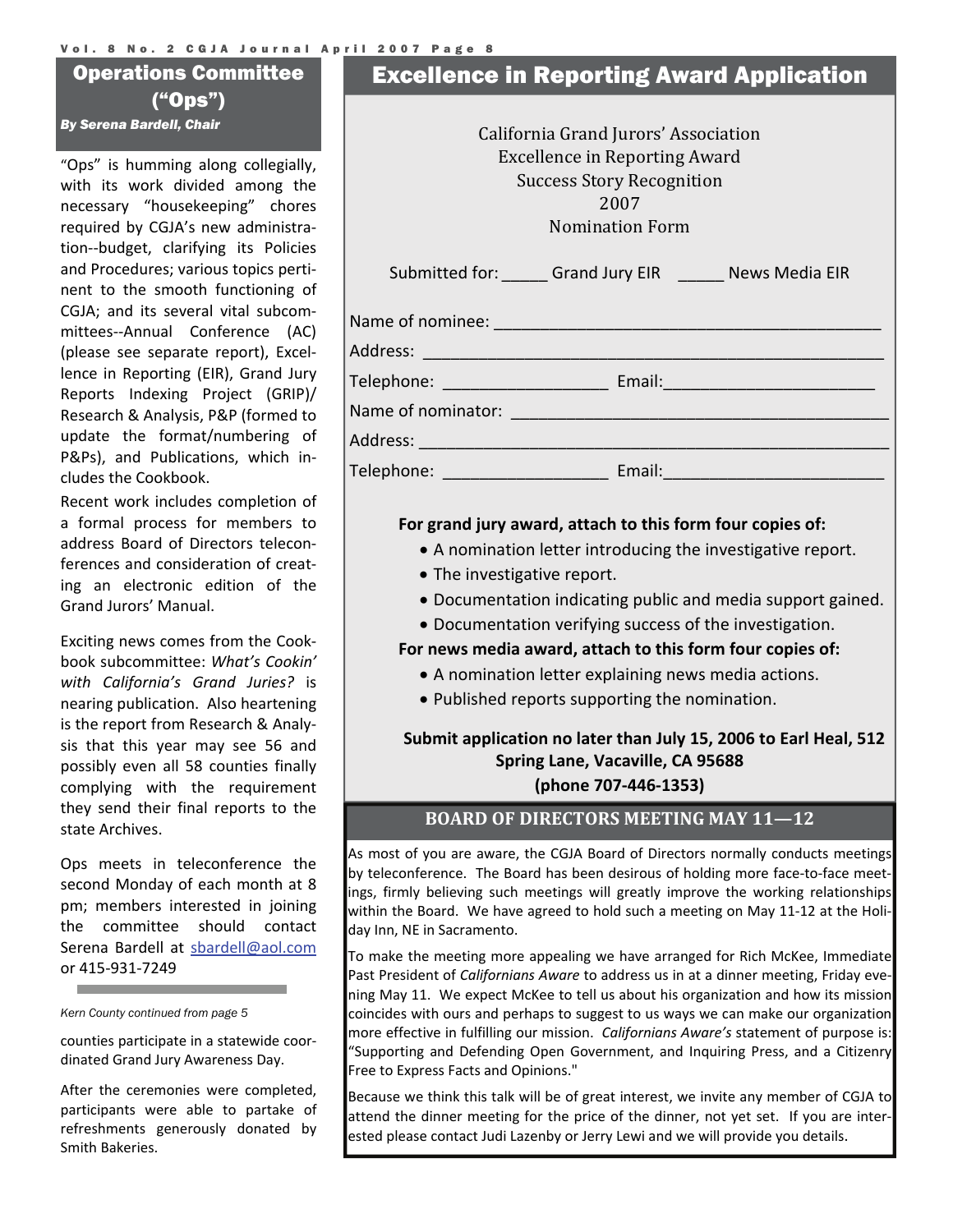Your Annual Conference Committee (ACC) has been meeting every two weeks. Crowded a same agendas include everything from catering details and  $\bigwedge \bigwedge \bigwedge \bigwedge$  "goodies" for attendees to such meaty matters  $\sum_{n=1}^{\infty}$  as theme, speakers, panels, and most important—member partici‐ pation. Annual Conference<br>Annual Conference<br>Set for Wednesday<br>Set for Wednesday<br>Inureday October 24 & Annual Confereday &

Annual Compesday<br>Set for Wednesday<br>Thursday October 24 & 25<br>Thursday October 20015 for octopy<br>sday octopy<br>At San Francisco's

The theme of the conference will be *A DYNAMIC PARTERN‐ ERSHIP WITH THE COMMU‐ NITY—CGJA PROMOTES PRO‐ TECTS AND PRESERVES THE CALI‐ FORNIA GRAND JURY SYSTEM.*

To invite both greater input and partici‐ pation from sitting jurors and those who **Historic Whitcomb Hotel** 

h a v e' $\mathbb{V}$   $\mathbb{V}$  recently completed their terms, the ACC is sending out feelers to current forepersons about the possibility of addressing their juries—briefly, of course—on the forthcoming conference. Because there are representatives of six SF Bay Area counties currently serving on the commit‐ tee, there is the potential for reaching several juries both at the end of the current term and at the beginning of the next term. We encourage any CGJA members who would like to contact their own counties' juries to inform them about the forthcoming conference and solicit jurors' input to the agenda to contact the committee through its chair, Serena Bardell, at sbardell@aol.com or 415‐931‐7249. Those who prefer the old‐fashioned way, please address any mail to 1922 Filbert, San Francisco CA 94123‐3504. As plans firm up, the committee hopes to publish a brochure including all pertinent/available infor‐ mation on both the conference and exhibitions/performances occurring in the city. If you would like to sign up for online updates about the conference, you can go to: http://cgja.org/mailman/listinfo/conference\_cgja.org

As for attractions for those coming early or staying on or for any family or friends accompanying conferees, here are the first of many scheduled events to mark on your calendars. Remember to keep checking web site for latest details.

**de Young Museum**: *Nan Kempner: American Chic*, originated at New York's Metro‐ politan Museum of Art. (The one‐year‐old building housing this venerable Golden Gate Park branch of SF's Fine Arts Museums is architecturally both fascinating and controversial.) Website: www.thinker.org

**SF Symphony** 10/21, 2 PM: Kurt Masur conducting Liszt's Totentantz, Beethoven's Choral Fantasy, and Prokofiev's Alexander Nevsky, with mezzo Nancy Maultsby, pian‐ ist Louis Lortie, and the SF Symphony Chorus

10/26 & 10/27, 8 PM: Philippe Jordan conducting Beethoven's Egmont Overture and Piano Concerto #3 and R. Strauss's An Alpine Symphony, with pianist Pierre‐Laurent Aimard

Single tickets available online commencing noon, August 24, and by phone (415.864.6000) from August 27, 10 AM‐6 PM, M‐F, noon‐6 Sat. Website: www.sfsymphony.org

**SF Opera** 10/21, 2 PM; 10/23, 8 PM; 10/25, 7:30 PM; 10/27 ("family performance"), 1 PM; 10/28, 2 PM: Mozart's The Magic Flute

Website: www.sfopera.org

**See you in October, Serena Bardell, ACC Chair**

#### Summary of Board Actions *By Joann Landi*

#### **1/22/07 Regular Meeting**

- (1) Ratified appointment of Tim Colbie as Chair of Membership Relations Com‐ mittee.
- (2) Approved application for Fresno County Chapter.
- (3) Approved convening monthly Board meetings through July 1 or upon com‐ pletion of major projects.
- (4) Approved Public Relations Committee Goals for 2007.
- (5) Approved policy for Ad Hoc Committee Grant Writing.
- (6) Approved working budget for January‐ March, 2007.
- (7) Established reserve account for Train‐ ing Committee Operating Expenses.
- (8) Approved Ad Hoc Bylaw Review Com‐ mittee request to develop neutral set of bylaws—conditioned upon fix for Article 3.
- (9) Approved May face‐to‐face Board meeting contingent upon ⅔'s atten‐ dance commitment.

#### **2/26/07 Regular Meeting**

- (1) Accepted application of San Benito Group to affiliate as a Chapter of CGJA.
- (2) Ratified appointment of Director Bardell as Chair of Annual Conference and members of that
- (3) Committee.Authorized increase for production and publication of Cook‐ book.
- (4) Ratified declaration of Director va‐ cancy in North Region.
- (5) Approved lifting dual membership requirement relative to member vot‐ ing rights.

#### **3/26/07 Regular Meeting**

- (1) Accepted application of Humboldt County Group to affiliate as a Chapter of CGJA.
- (2) Approved Training Committee Policies.
- (3) Accepted resignation of Betty Matte
- (4) Ratified appointment of Joann Landi to fill Central Region Nominations Committee vacancy.
- (5) Approved 2007 budget.
- (6) Ratified appointment of Walter Hof‐ mann to fill Treasurer vacancy.

**Agenda and Minutes of Board of Directors Meetings Now Online at www.cgja.org**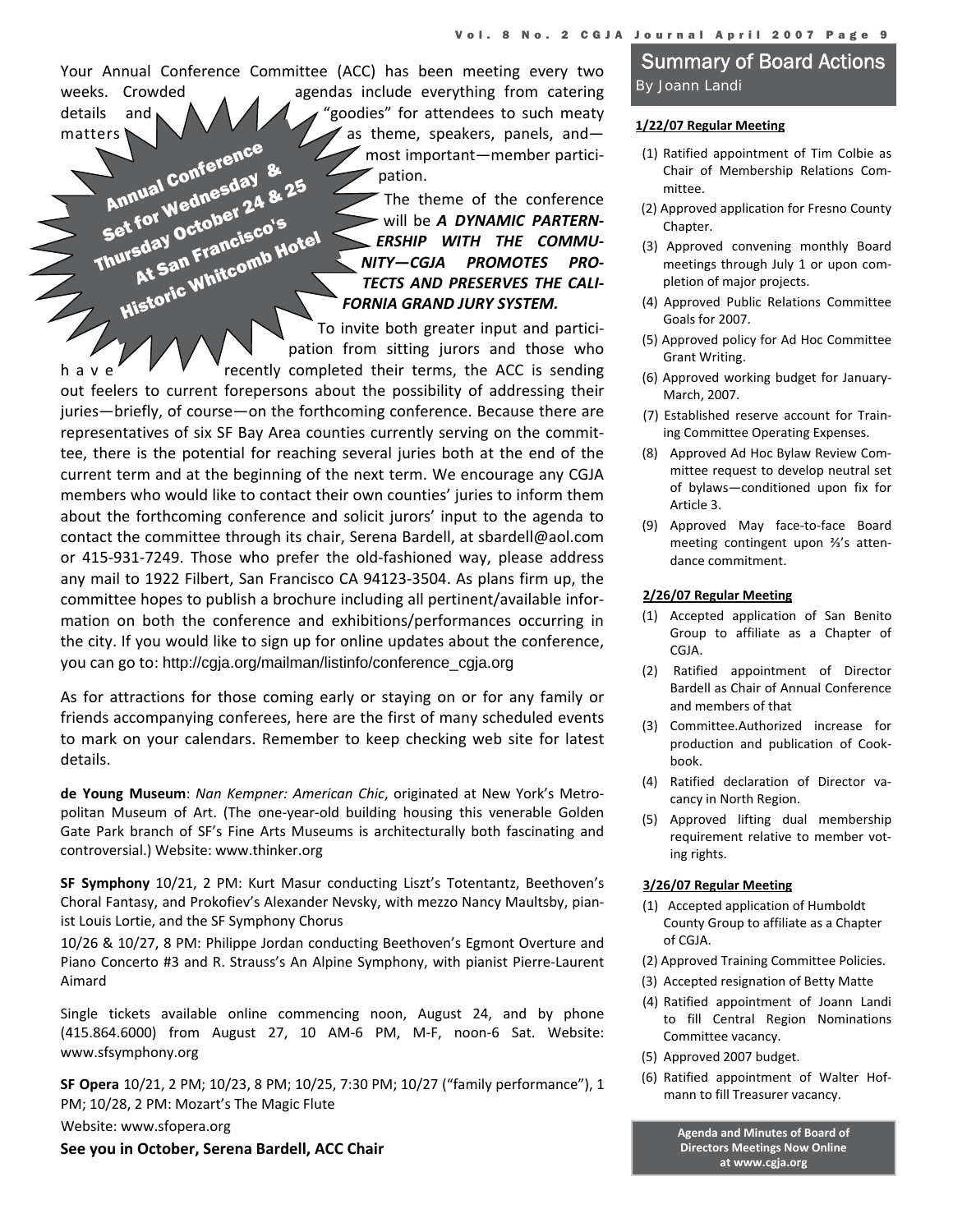#### Training Committee *By Lew Avera Committee Chair*

The last issue of the Journal discussed a reorganization of the Training Committee formalizing six subcommit‐ tees, and briefly, plans for the 2007 training season. Once this organization was confirmed, the committee developed and approved the following goals for the Training Committee and subcommittees:

#### **2007 TRAINING COMMITTEE GOALS**

- **1.Provide useful training for county grand juries in a timely, cost‐effective manner.**
- **2.Update the seminar‐training manual and the training curriculum.**
- **3.Improve and professionalize presentations, training, and trainer capabilities.**
- **4.Improve and enhance operations and activities, which directly support the success of the Training Committee and its training programs.**

Dates have been determined for public training sessions and are posted on the CGJA website. At the same time, we are entertaining requests from several counties for on‐site training so that the summer months look very busy.

In order to meet these training needs we are planning the addition of seven new training instructors who will begin work and phase into their assignments this summer. For the first time, and to enhance our training programs even further, we are planning an instructor workshop in mid May. This will bring together all instructors for a one‐day skills training and sharing session.

We all look forward to a productive and rewarding summer.

#### Grand Jury Achievement Group Seeks Help *By Jerry Lewi, Chair, Grand Jury Achievement Working Group*

The last Grand Jurors' Journal carried an article about the suggested cycle of the grand jury process. It em‐ phasized that to further promote the system, effective grand jury reports must be publicized. The Grand Jury Achievement Working Group has defined a process for accumulating this information. This form can be downloaded from our website. We seek the help of chapters, independent former grand juror associations, and any former grand juror or for that matter any cur‐ rent grand jury to provide us with good examples of effective grand jury work, which is briefly defined as a grand jury report that resulted in verifiable improve‐ ment in a local government operation.

To minimize confusion with our Excellence in Reporting Program, any report that would qualify for the prestig‐ ious award would meet the criteria of the Working Group, but there will be many others that fit that do not meet the more rigorous requirements of the EIR award.

Please refer to the San Francisco chapter article as an example of what we are looking for.

Other members of the group are Linda Baker (Contra Costa), Earl Heal (Solano), Mary Johnston (Kings), and Judi Lazenby (Santa Cruz). Please contact me or any member of the group if you have any questions or suggestions.

#### Registration for the 2007 Training Seminars *By Sherry Chesney*

The contact person for registration is Sherry Chesny. Email: [sherry.c@cebridge.net](mailto:sherry.c@cebridge.net) Ph: 530-878-8248; Fax 530-637-1041 or mail: P.O. Box 431, Meadow Vista, CA 95722

CGJA's Training Committee has scheduled five regional 2-day training seminars and two foreperson's workshops to be held within a nineteen day period beginning July 16 and ending August 3. Since new jurors are impaneled on July 1 this leaves a very short window of time for registration. To help offset this

- Registration packets will be mailed to each county earlier, by the end of May
- On-line registration will be available for individual jurors as well as counties who want to register a number of jurors.
- Please encourage all your jurors to register as soon as possible.
- Counties may make reservations for their jurors in advance by calling Sherry at 530-878-8248.
- With our new accounting system, jurors who enclose payment (check, Visa or MasterCard) will receive a receipt automatically when their registration is processed.

```
If you need more information about registration or have ques-
tions, please contact Sherry Chesny.
```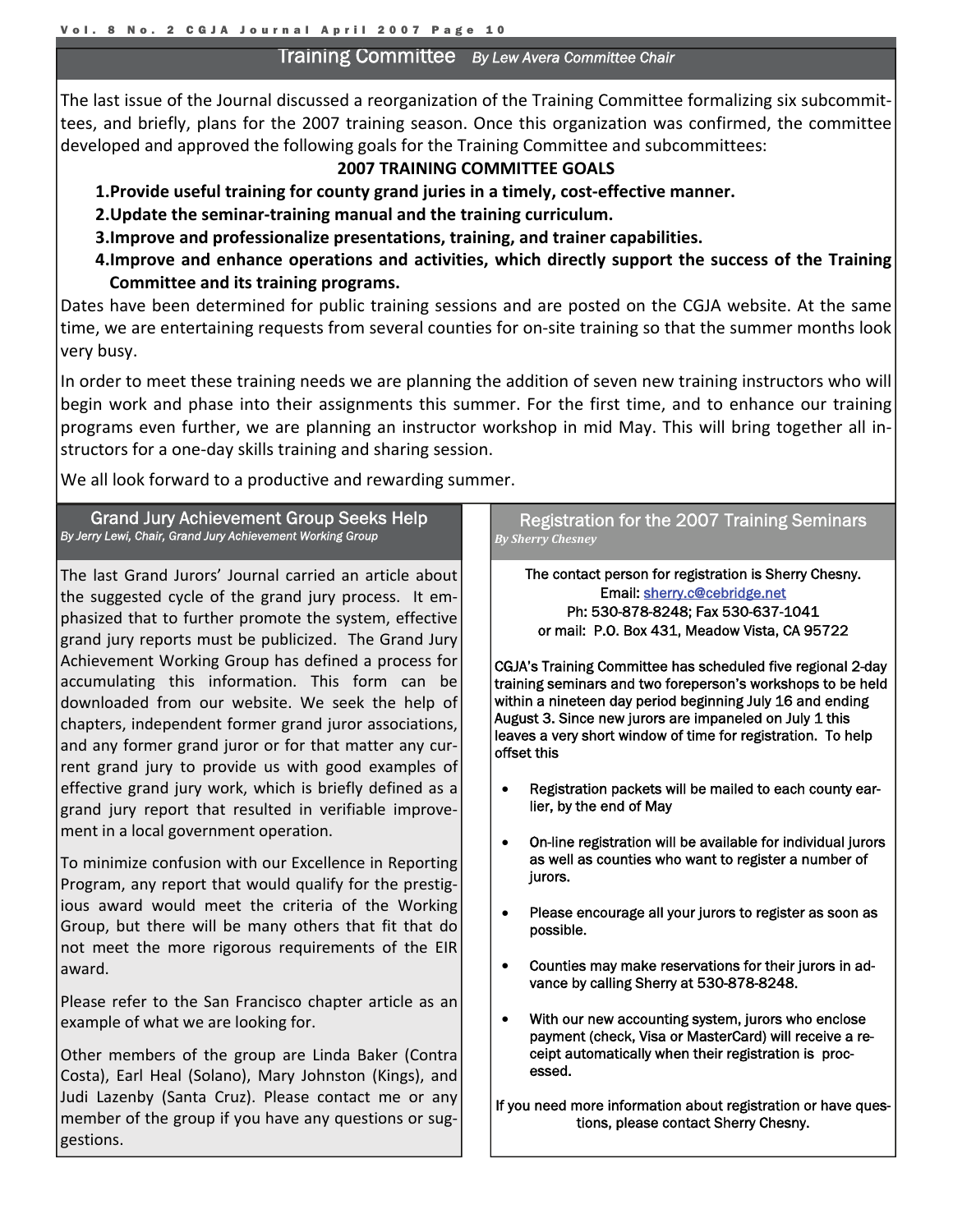Fresno Chapter Joan Niboli Gray, President <joanegray@comcast.net>

Kern County Chapter Anthony Noce, President <anthonyskids@yahoo.com.>

Kings County Chapter Mary Johnston, President <grammiemj@comcast.net>

Los Angeles County Chapter Bill Turner, President <billturner26.2@att.net>

Marin County Chapter Betty J. Mattea, President <bjmattea@sonic.net> Website: www.mgja.org

Monterey County Chapter Ray Wuco <carmelwuco@redshift.com>

> Napa County Chapter Tim Wilkens, President <twilkens@interx.net>

Nevada County Chapter Austin Sawvell <1austin@sbcglobal.net>

San Luis Obispo County Chapter Jim Ragan, President <jimragan@charter.net>

Santa Clara County Chapter Richard Ruth, President < rruth8592@aol.com>

San Francisco County Chapter Jack McNulty, President <jlmn413@hotmail.com>

Solano County Chapter Wanda Kiger-Tucker, President <kigertucker@juno.com>

#### **Board of Directors Current CGJA Chapters II Board of Directors II CGJA Officers**

*N[orth](mailto:cgjaprguy@roadrunner.com)*

**[Douglas Clough,](mailto:cgjaprguy@roadrunner.com)** El Dorado Email: [clough@prodigy.net](mailto:clough@prodigy.net) **Tim Colbie,** Butte Email: [tcolbie@vacation.com](mailto:tcolbie@vacation.com) **Ray Hoffman,** Nevada Email: [nrhoffman@comcast.net](mailto:nrhoffman@comcast.net) **Diane Masini,** Nevada Email: [domasini@sbcglobal.net](mailto:domasini@sbcglobal.net) **Ivor Thomas, Butte** Email: [ivor@thomas.name](mailto:ivor@thomas.name) **Kathy Wylie,** Mendocino Email: [kathy@mcn.org](mailto:kathy@mcn.org)

#### *Central*

**Serena Bardell,** San Francisco Email: [sbardell@aol.com](mailto:sbardell@aol.com)  **Earl Heal,** Solano Email: [healearlniki@sbcglobal.ne](mailto:healearlniki@sbcglobal.net)t **Joann Landi,** San Mateo Email: [joannelandi@aol.com](mailto:joannelandi@aol.com) **Judi Lazenby,** Santa Cruz Email: [judilazenby@aol.com](mailto:JUDILAZENBY@aol.com) **Paul Libeu,** Sonoma Email: [plibeu@sonic.net](mailto:plibeu@sonic.net) **Irwin Taranto,** Marin Email: [irwin@taranto.com](mailto:irwin@taranto.com)

#### *South*

**Lew Avera Jr.,** Orange Email: [lewavera@cox.ne](mailto:lewavera@cox.net)t **Jeanne Forbes,** Tulare Email: [forbes\\_m@sbcglobal.ne](mailto:forbes_m@sbcglobal.net)t **Robert Geiss,** Orange Email: [bobgeiss@cox.ne](mailto:bobgeiss@cox.net)t **Walter D. Hofmann MD,** San **Diego** Email: [wdh438@gmail.com](mailto:wdh438@aol.com) **Jerry Lewi,** Ventura Email: [cgjapr](mailto:cgjaprguy@roadrunner.com)guy@roadrunner.com **Rose Moreno, Orange** Email: [rsmoreno@peoplepc.com](mailto:dwpesq@yahoo.com)

funcionamentalementalementalementalem **Visit us online www.cgja.org**Revenerencementen en en en en en en en en en

**President Judi Lazenby**  831-724-0790 **[judilazenby@aol.com](mailto:JUDILAZENBY@aol.com)**

**Vice President Ivor Thomas**  530-872-4127 **[ivor@thomas.name](mailto:ivor@thomas.name)**

**Secretary Joann Landi** 650-365-4184  **[joannelandi@aol.com](mailto:joannelandi@aol.com)** 

**Treasurer Walter D. Hofmann, MD**  858-551-5190 **[wdh438@gmail.com](mailto:wdh438@aol.com)**

> **Standing Committee Chairs**

**Finance Committee Ivor Thomas**  530-872-4127 Email: [ivor@thomas.name](mailto:ivor@thomas.name)

**Legal Affairs Robert Geiss**  949-472-9763 Email: [bobgeiss@cox.net](mailto:bobgeiss@cox.net)

**Membership & Chapter Relations Tim Colbie 530-624-4656**  Email: [tcolbie@vacation.com](mailto:tcolbie@vacation.com)

**Operations Serena Bardell**  415-931-7249 Email: [sbardell@aol.com](mailto:sbardell@aol.com)

**Public Relations Jerry Lewi**  805-492-0122 Email: [cgjaprguy@roadrunner.com](mailto:cgjaprguy@roadrunner.com)

**Training Lew Avera Jr.**  949-388-8910 Email: [lewavera@cox.net](mailto:lewavera@cox.net)